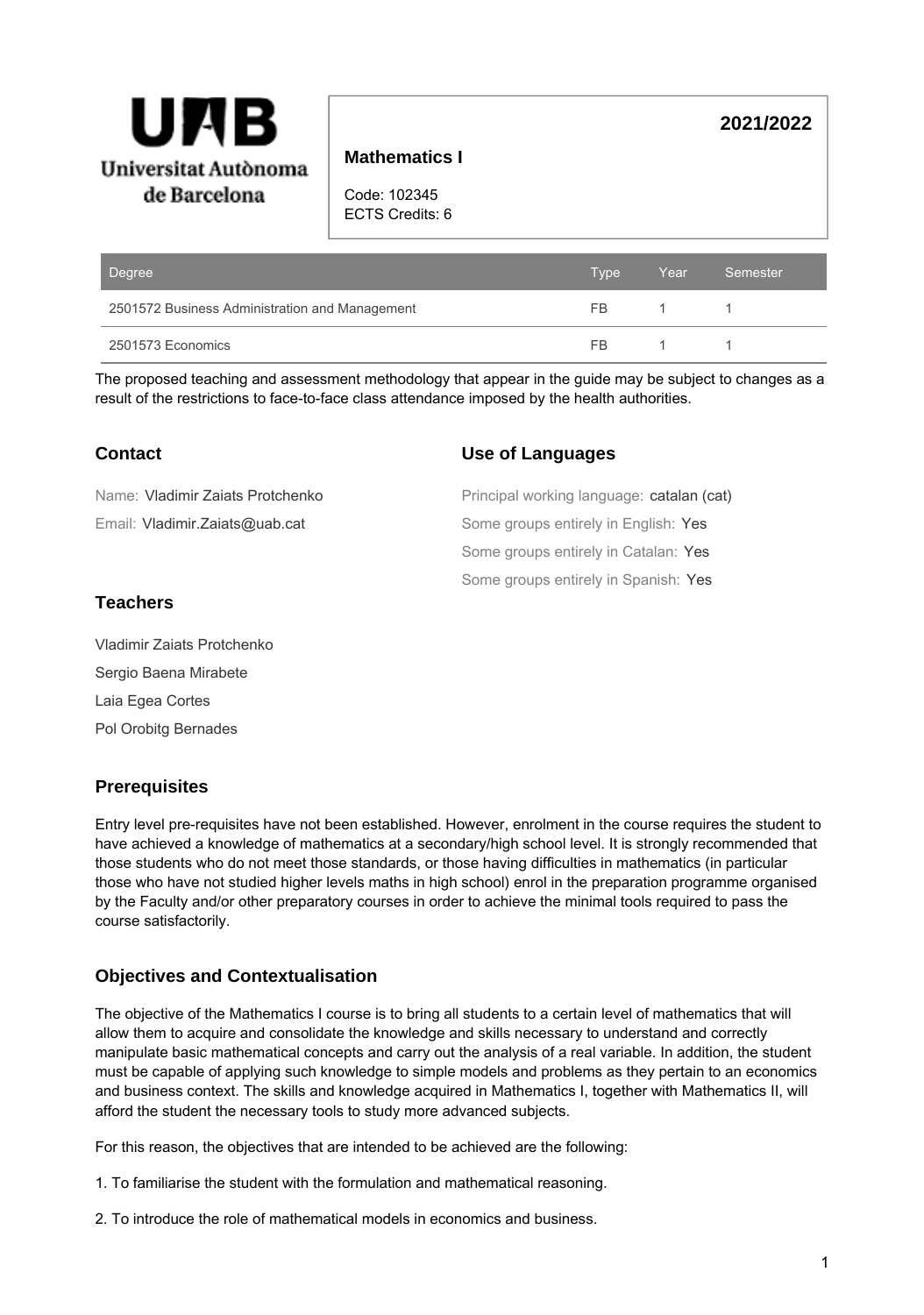- 3. To identify and know how to deal with the main families of functions.
- 4. To work with derivatives and to solve function limits of one variable.
- 5. To understand and to know how to determine the basic properties that exhibit the functions of one variable.
- 6. To represent functions of one variable graphically.
- 7. To solve optimisation problems in one variable.
- 8. To determine and calculate antiderivatives using basic integration techniques.

# **Competences**

Business Administration and Management

- Apply mathematical instruments to synthesise complex economic-business situations.
- Capacity for oral and written communication in Catalan, Spanish and English, which enables synthesis and oral and written presentation of the work carried out.
- Demonstrate an understanding of mathematical language and some methods of demonstration.
- Organise the work in terms of good time management, organisation and planning.
- Use of the available information technology and adaptation to new technological environments.

### Economics

Demonstrate an understanding of mathematical language and some methods of demonstration.

# **Learning Outcomes**

- 1. A capacity of oral and written communication in Catalan, Spanish and English, which allows them to summarise and present the work conducted both orally and in writing.
- 2. Analyse and draw functions.
- 3. Analytically consider and solve optimisation problems in the context of the economy.
- 4. Be able to work with inequalities and sequences.
- 5. Calculate and study the extrema of functions.
- 6. Calculate the functional integrals of a variable.
- 7. Deduce the properties of a function based on its graph.
- 8. Organise work, in terms of good time management and organisation and planning.
- 9. Solve problems that involve considering integrals in problems in the context of the economy (consumer and producer surplus, etc.).
- 10. Use available information technology and be able to adapt to new technological settings.
- 11. Work intuitively, geometrically and formally with the notions of limits, derivatives and integrals.

# **Content**

### PART I. INTRODUCTION

Topic 1. BASIC CONCEPTS

- 1.1. Basics: variables, constants, parameters, equations and identities
- 1.2. Sets. Basic operations and properties of sets
- 1.3. Real numbers: definition and absolute value
- 1.4. The real line: distance, inequalities, and intervals
- Topic 2. BASICS OF ALGEBRA AND BASIC OPERATIONS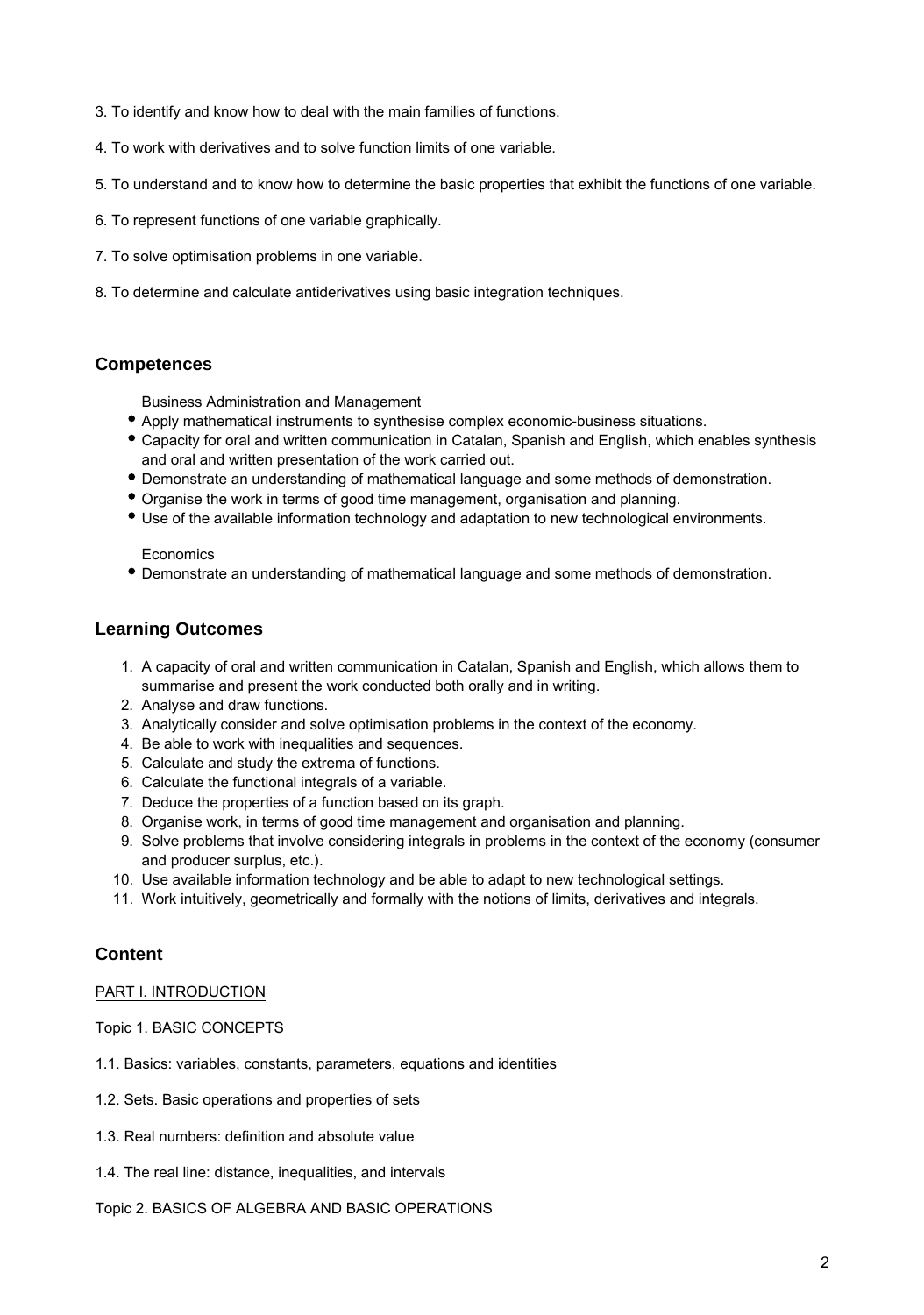- 2.1. Growth rates
- 2.2. The use of logarithms. Applications to the economy
- 2.3. Calculation with fractions, powers and roots
- 2.4. Simplification of mathematical expressions

### PART II. STUDY AND REPRESENTATION OF FUNCTIONS

#### Topic 3. FUNCTIONS

- 3.1. Real functions of one variable; domain and image
- 3.2. Types of functions and their properties
- 3.3. Operations with functions

### Topic 4. CONTINUITY

- 4.1. Limits and indeterminate forms
- 4.2. Study of the continuity of a function. Types of discontinuities
- Topic 5. DIFFERENTIATION
- 5.1. The concept of derivative. Economic and geometric interpretation
- 5.2. The derived function. Differentiation rules

### Topic 6. STUDY AND REPRESENTATION OF FUNCTIONS

- 6.1. Differentiable functions
- 6.2. Basic study of functions; intercepts and symmetries
- 6.4. Monotone functions. Increasing, decreasing and local stationary points
- 6.5. Curvature of functions. Concavity, convexity, maximum, minimum and inflection points
- 6.6. Asymptotes
- 6.7. Plotting functions

### PART III. SINGLE-VARIABLE OPTIMISATION

### Topic 7. SINGLE-VARIABLE OPTIMISATION

- 7.1. Local stationary points and extrema
- 7.2. Optimisation over closed intervals. The Weierstrass theorem

### PART IV. PRINCIPLES OF INTEGRATION

### Topic 8. INTRODUCTION TO INTEGRATION

- 8.1. The concept of integral
- 8.2. Anti-derivatives and calculation of integrals
- 8.3. Definite integrals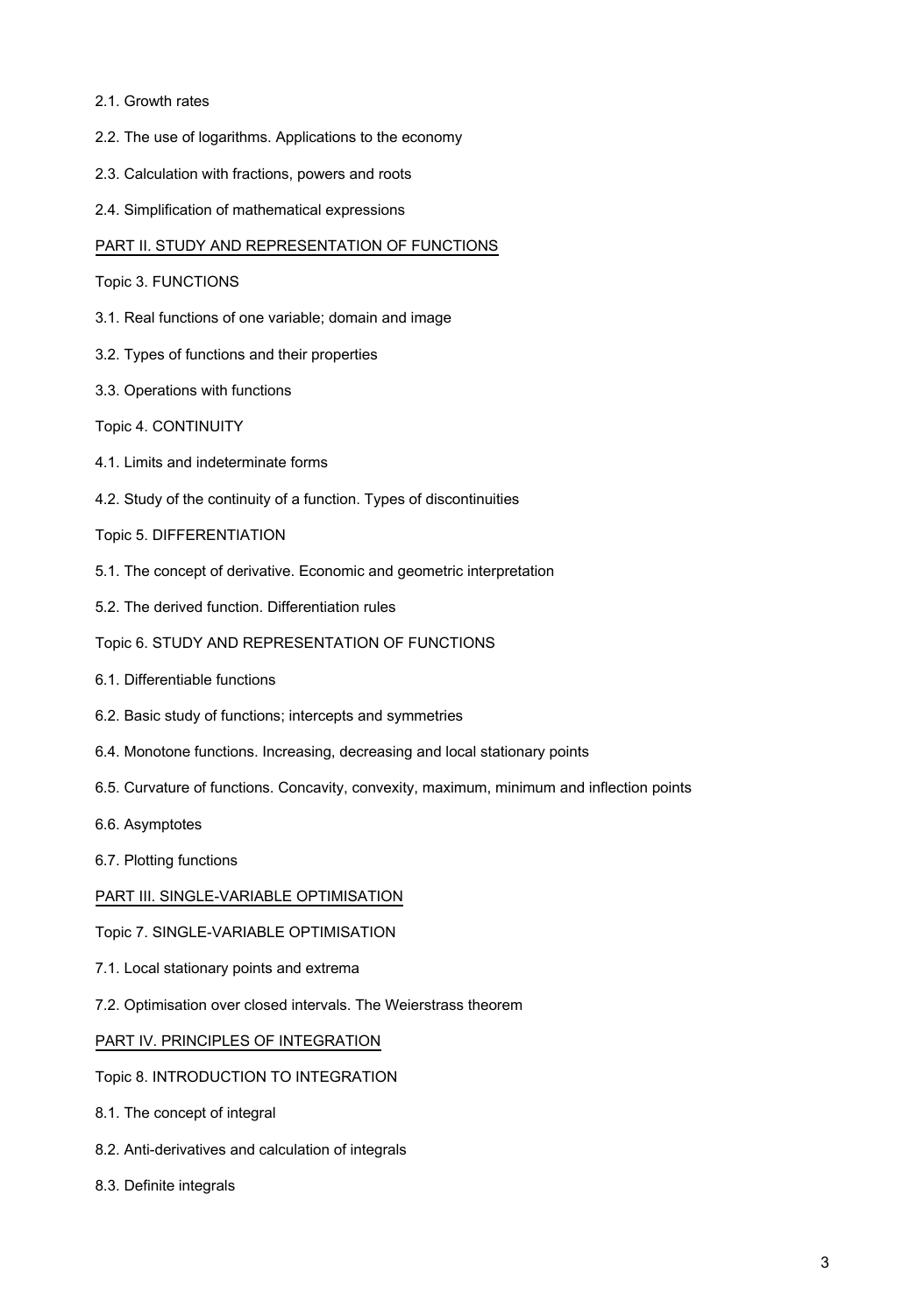### Topic 9. METHODS OF INTEGRATION

- 9.1. Integration by substitution
- 9.2. Integration by parts

## **Methodology**

Teaching will be offered on campus or in an on-campus and remote hybrid format depending on the number of students per group and the size of the rooms at 50% capacity.

To achieve the objectives previously outlined, the following types of activities will be used:

1. Theoretical lectures where teachers will present the main concepts

The objective of this activity is to present the fundamental notions of the subject, and to facilitate their learning through the analysis of examples, which will emphasise both intuitive aspects and applications and explanations in the field of Economics.

2. Practical classes where the problem solving will be discussed

This activity has the purpose to answer doubts that students may have encountered during the resolution of the problems and to correct possible errors committed. The presentation of solutions by students will be prioritised, either orally as a first step in their discussion, or in written form.

3. Problem solving by students (independent work)

Each topic will have a list of associated problems, which the students will have to solve independently. This activity has a dual objective of allowing the student to demonstrate that he/she has assimilated the theoretical concepts and work tools presented in class and that he/she has acquired the necessary skills to solve exercises and problems.

### 4. Attending office hours

The student will have access to some tutorials with the teacher that presents the course, in order to address doubts that may have arisen during the study of the subject and in the resolution of the problems. Due to the use of mathematical symbols that this activity implies, the tutorials will be developed in person.

The proposed teaching methodology may undergo some modifications according to the restrictions imposed by the health authorities onon-campus courses.

Annotation: Within the schedule set by the centre or degree programme, 15 minutes of one class will be reserved for students to evaluate their lecturers and their courses or modules through questionnaires.

| <b>Title</b>            | <b>Hours</b> | <b>ECTS</b> | <b>Learning Outcomes</b>          |
|-------------------------|--------------|-------------|-----------------------------------|
| Type: Directed          |              |             |                                   |
| Problem sets resolution | 17           | 0.68        | 2, 5, 6, 1, 7, 4, 8, 3, 9, 11, 10 |
| Theory lectures         | 32.5         | 1.3         | 2, 5, 6, 7, 4, 3, 9, 11           |
| Type: Supervised        |              |             |                                   |
| Follow-up of homework   | 3            | 0.12        | 2, 5, 6, 1, 7, 4, 8, 3, 9, 11, 10 |
| Tutorships              | 3.5          | 0.14        | 2, 5, 6, 1, 7, 4, 8, 3, 9, 11, 10 |

# **Activities**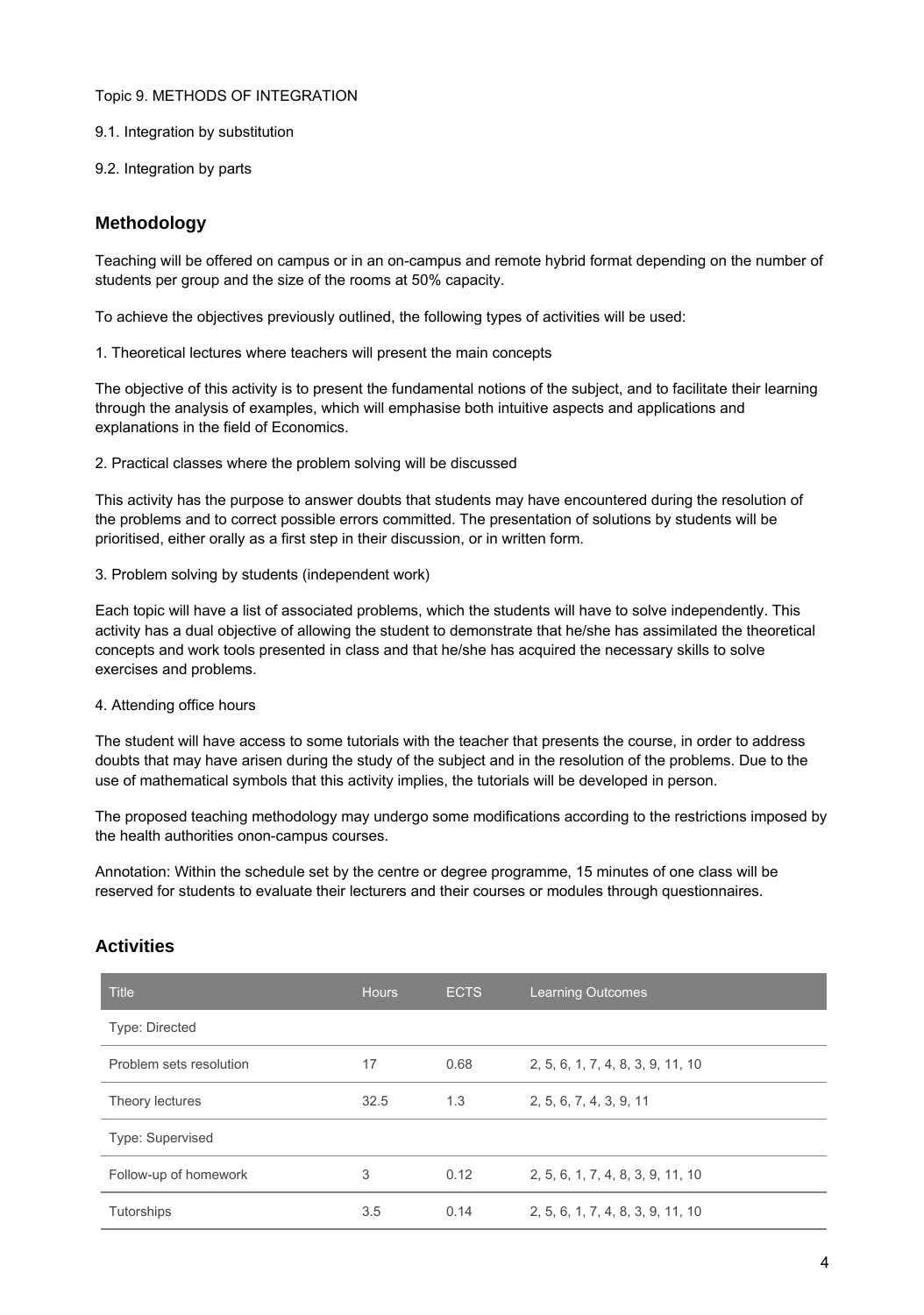| Type: Autonomous |      |      |                                   |
|------------------|------|------|-----------------------------------|
| Study            | 90.5 | 3.62 | 2, 5, 6, 1, 7, 4, 8, 3, 9, 11, 10 |

# **Assessment**

The evaluation of the course will be carried out in a continuous way, through partial assessments and a final exam. The type of activities and their relative weight in the final note is the following:

- Final exam: 50% of the final mark (it will include the totality of the syllabus)
- Mid-term exam: 30% of the final mark
- Continuous assessment activities: a total of 20% of the final mark

The final grade will be the weighted average of all the activities. The minimum mark for any activity is not set.

If, once applied the above mentioned percentage the mark achieved is 5 or higher, the course is considered as passed and this will not be subject to a new evaluation. In case of a grade less than 3.5, the student will have to sit it again in the following year. For those students who have obtained a grade that is equal to or greater than 3.5 and less than 5 there will be a re-take exam. The teachers of the subject will decide the modality of this re-take exam. This re-take exam is scheduled in the last week of the semester. The re-take exam grade will be qualitative and will only have two possible options: PASS or NO PASS. If the student obtains a PASS grade, it is considered that they have passed the subject with a maximum numerical grade equal to 5. If the student obtains a NO PASS score, they do not have passed the subject and the final grade will be equal to the one obtained before the re-take exam.

A student is considered to be "Not Evaluated" in the subject as long as he/she has not participated in any of the assessment activities. Therefore, it is considered that a student who carries out some components of the continuous assessment modality can no longer opt for a "Not Evaluated".

Students attending the subject for the second, third or fourth time have the option to follow the continuous modality or to sit directly and only the final exam, which will count 100% of the final grade. The choice of this last option must accordingly be notified to their teacher during the first weeks of the semester, prior to any of the continuous evaluation activities. Submission of any of such activities shall be understood as to implicitly waiving this option.

Both the mid-term and the final exams will be common to all the bachelor grades of the Faculty and they will be carried out on the same day and at the same time (the mid-term will take place either in the morning or in the afternoon, according to the group the student was previously assigned to).

Students must be examined in the classroom assigned to the group where they are enrolled. Doing the exam in the classroom assigned to another group may entail invalidation of the examand it will be classed as 'Not-attended'.

### Calendar of evaluation activities

The dates of the evaluation activities (midterm exams, exercises in the classroom, assignments, ...) will be announced well in advance during the semester.

The date of the final exam is scheduled in the assessment calendar of the Faculty.

"The dates of evaluation activities cannot be modified, unless there is an exceptional and duly justified reason why an evaluation activity cannot be carried out. In this case, the degree coordinator will contact both the teaching staff and the affected student, and a new date will be scheduled within the same academic period to make up for the missed evaluation activity." **Section 1 of Article 115. Calendar of evaluation activities (Academic Regulations UAB)**. Students of the Faculty of Economics and Business, who in accordance with the previous paragraph need to change an evaluation activity date must process the request by filling out an Application for exams' reschedule [https://eformularis.uab.cat/group/deganat\\_feie/nou-reprogramacio-de-proves](https://eformularis.uab.cat/group/deganat_feie/nou-reprogramacio-de-proves)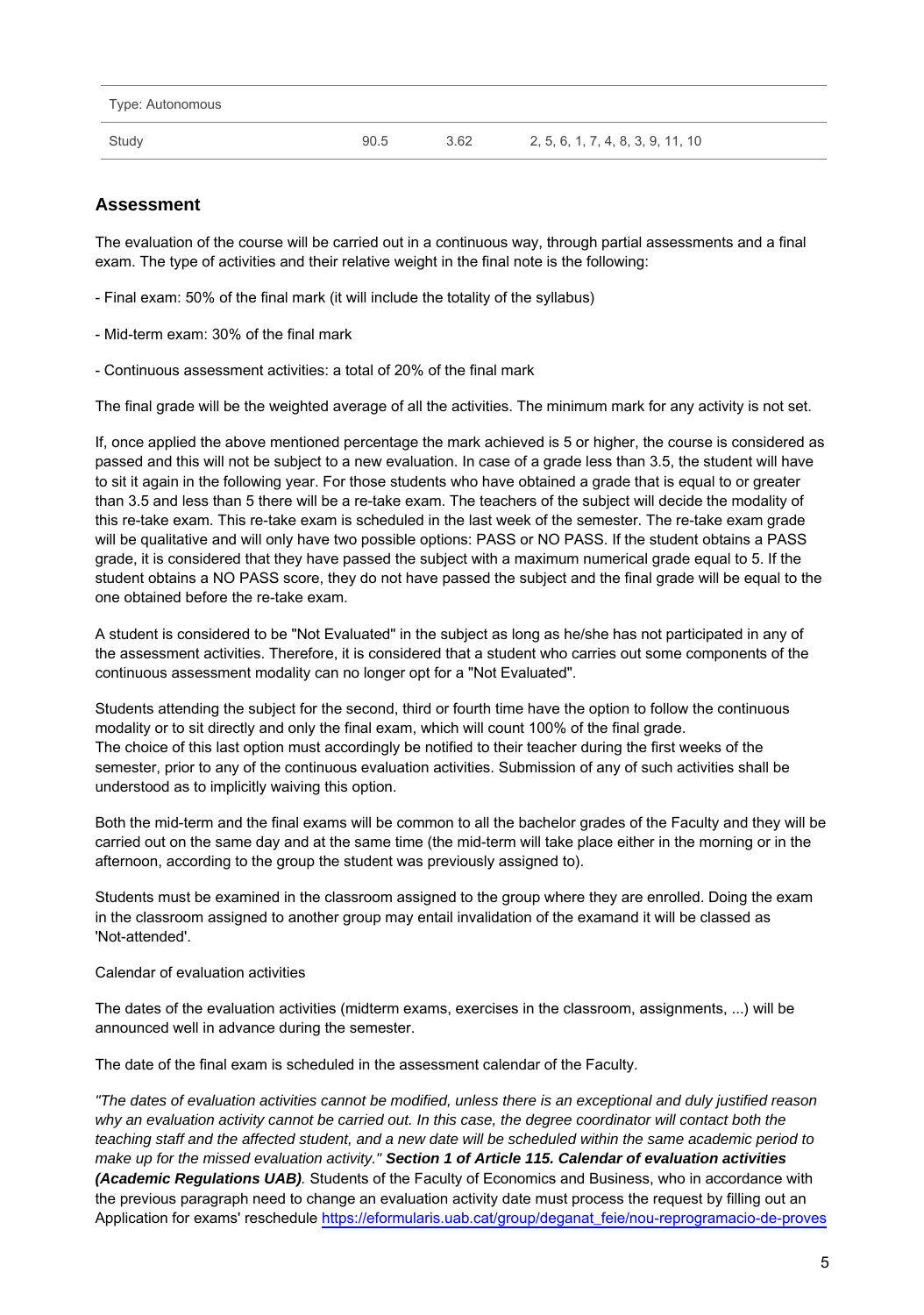### Grade revision process

After all grading activities have ended, students will be informed of the date and way in which the course grades will be published. Students will also be informed of the procedure, place, date and time of grade revision following University regulations.

### Retake Process

"To be eligible to participate in the retake process, it is required for students to have been previously been evaluated for at least two thirds of the total evaluation activities of the subject." Section 3 of Article 112 ter. The recovery (UAB Academic Regulations). Additionally, it is required that the student to have achieved an average grade of the subject between 3.5 and 4.9.

The date of the retake exam will be posted in the calendar of evaluation activities of the Faculty. Students who take this exam and pass, will get a grade of 5 for the subject. If the student does not pass the retake, the grade will remain unchanged, and hence, student will fail the course.

### Irregularities in evaluation activities

In spite of other disciplinary measures deemed appropriate, and in accordance with current academic regulations, "in the case that the student makes any irregularity that could lead to a significant variation in the grade of an evaluation activity, it will be graded with a 0, regardless of the disciplinary process that can be instructed. In case of various irregularities occur in the evaluation of the same subject, the final grade of this subject will be 0". **Section 10 of Article 116. Results of the evaluation. (UAB Academic Regulations).**

The proposed evaluation activities may undergo some changes according to the restrictions imposed by the health authorities on on-campus courses.

| <b>Title</b>               | Weighting | <b>Hours</b> | ECTS. | <b>Learning Outcomes</b>       |
|----------------------------|-----------|--------------|-------|--------------------------------|
| Activities to be delivered | 20%       | 0.5          | 0.02  | 2, 5, 6, 7, 4, 8, 3, 9, 11, 10 |
| Final exam                 | 50%       |              | 0.08  | 2, 5, 6, 1, 7, 4, 3, 9, 11     |
| Mid-term exam              | 30%       |              | 0.04  | 2, 5, 6, 1, 7, 4, 3, 9, 11     |

### **Assessment Activities**

# **Bibliography**

Main textbooks:

• Sydsaeter, K. P.J. Hammond, A. Strom i A. Carvajal. Essential Mathematics for Economic Analysis. Fifth edition. Pearson Education (2016).

Complementary textbooks:

- Alejandre, F., F. Llerena, i C. Villela, Problemes de matemàtiques per a econòmiques i empresarials, Editorial Media (1995).
- Chiang, A.C., Fundamental Methods of Mathematical Economics, McGraw-Hill. (2005).
- Hoffmann, L.D., G.L. Bradley, G., and K.H. Rosen, 2005, Applied Calculus for Business, Economics, and the Social and Life Sciences, McGraw-Hill (2005).
- Alegre, P., L. Jorba, F.J. Orti, G. Rodriguez, J.B. Saez, T. Sancho i A. Terceño, Ejercicios Resueltos de Matemáticas Empresariales II. Editorial Alfacentauro, Madrid (2000).